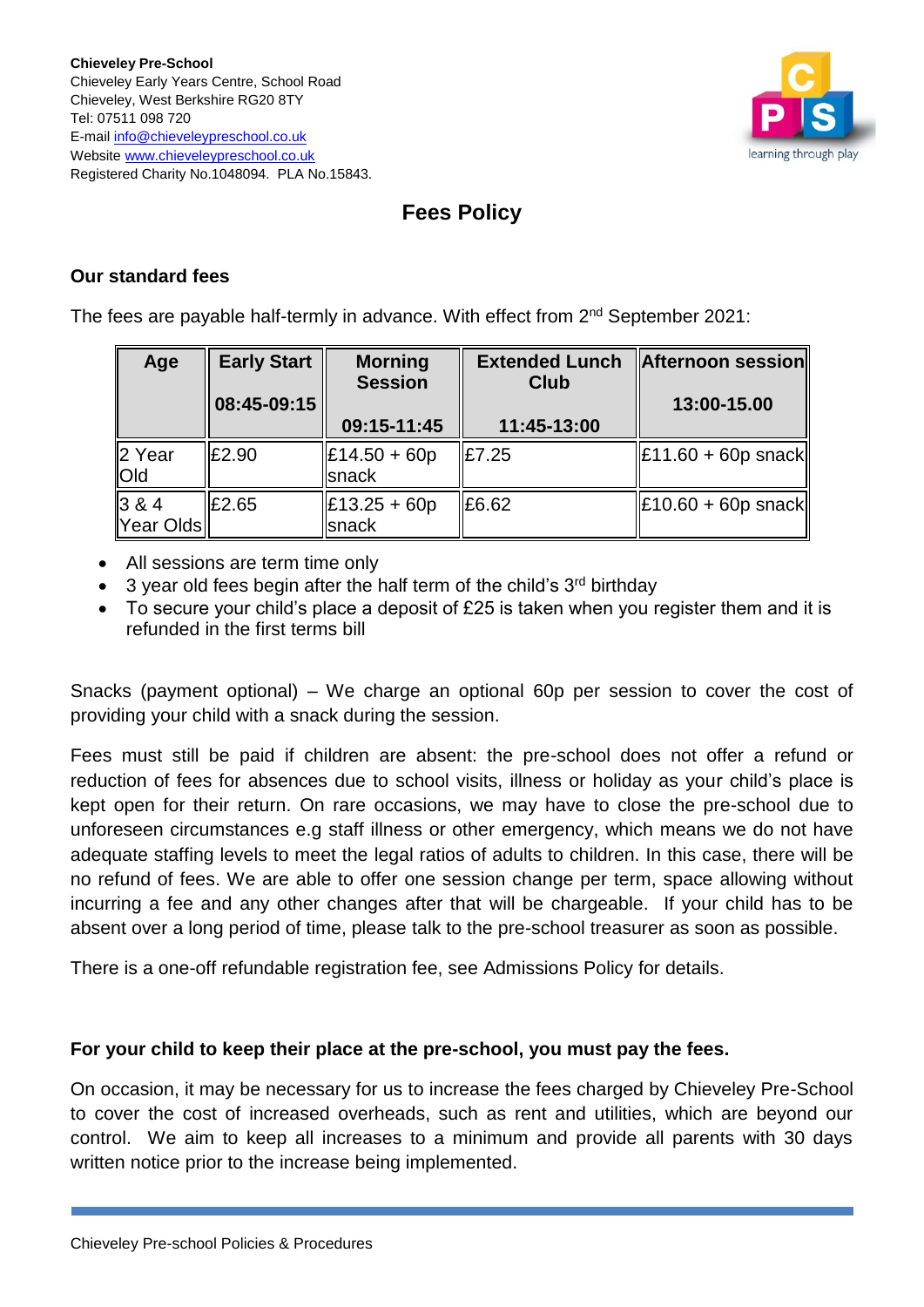

## **Nursery Education Grant Funding (15/30 hours per week Free Entitlement)**

We are in receipt of nursery education funding for three and four year olds and disadvantaged 2 year olds (for eligibility and details [www.westberks.gov.uk/fe2\)](http://www.westberks.gov.uk/fe2). Where funding is not received, then fees apply.

If your child receives grant funding this will be taken off your half termly invoice.

As your child becomes eligible for Grant Funding, usually in the term after their third birthday, we will issue you with a Free Entitlement Declaration which a parent will need to complete and sign to state how many hours they wish to claim per week in the term and return it to the Administrator at CPS, to claim the funding for the child. West Berkshire Council will accept one amendment per term. More details can be found here: [http://info.westberks.gov.uk/index.aspx?articleid=27808.](http://info.westberks.gov.uk/index.aspx?articleid=27808)

Please note that we cannot claim grant funding for your child without a copy of their birth certificate. To ensure we can claim your grant sessions as soon as your child becomes eligible, please provide a copy of your child's birth certificate when you complete the registration form for Chieveley Pre-School.

## **Non-payment of fees**

During the first week of each half term CPS issue an invoice by email for the sessions due to be taken during that half term. We kindly request that all parents pay within two weeks to minimise our administration costs. In the event of non-payment of fees by the due date, we will:

- Send reminders by email if fees are not paid on the first working day after the two week payment due date
- After this a daily late payment charge of 50p per day will be incurred for every day the fees are not paid. The late payment charge will be included on the next bill. Example: if the bill is paid 5 days late a charge of  $£.2.50$  will be applied to the following bill

Weekly payment is allowed, but this MUST be arranged in advance.

Each child's attendance at the group is conditional upon continued payment of any necessary fees/or grant. If payment is not received within 1 month of the due date, your child will lose their place at Pre-School.